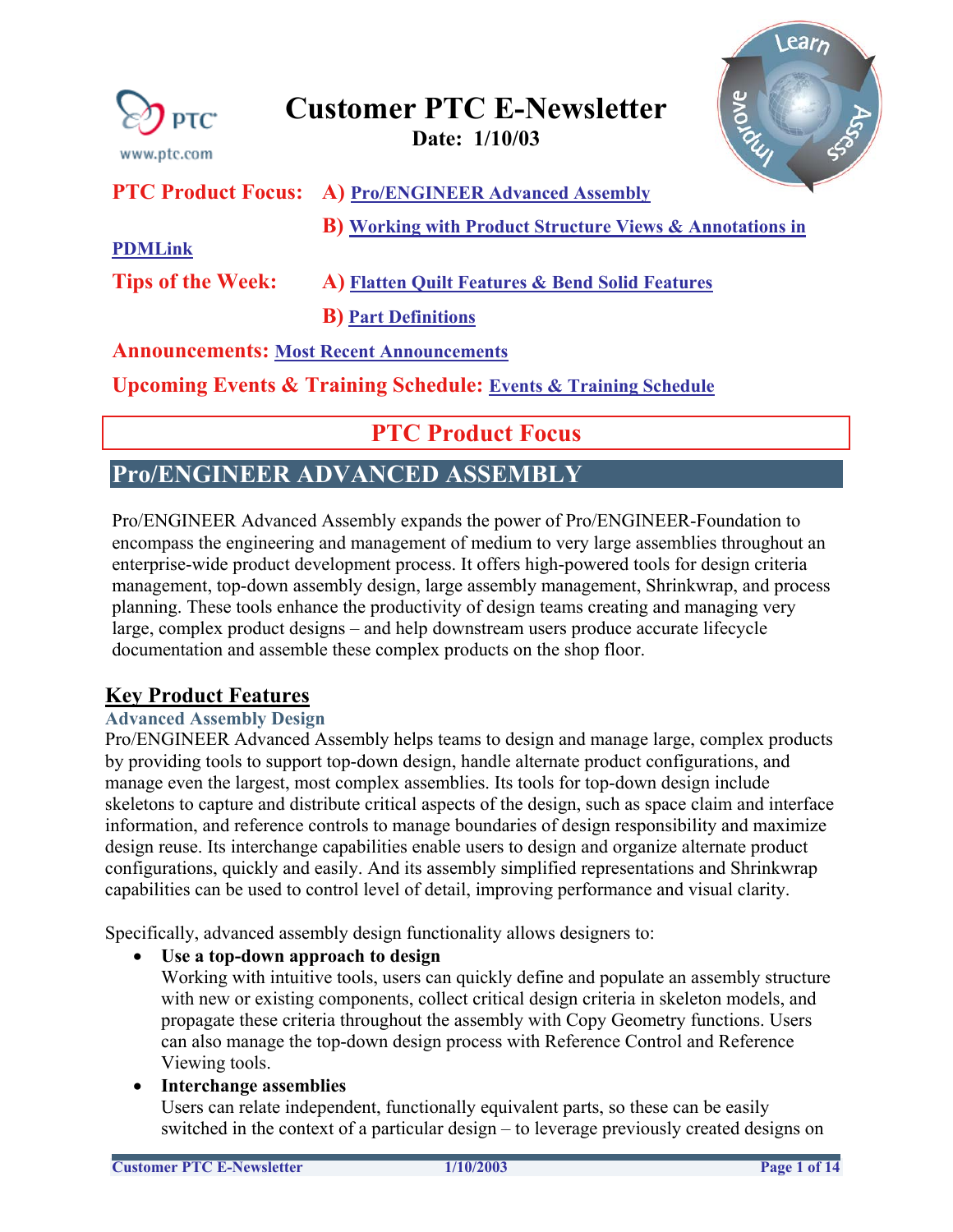new projects. Users can also create simplified interchange members. These can be substituted into a design to simplify the display, while retaining accurate mass property information.

## • **Create simplified representations**

Users can create collections of components to facilitate managing a large assembly design. These collections can be based on rules, such as model size, location, name, or any other model parameter. Graphics and Geometry Only Representations can also significantly improve performance by reducing the amount of component information brought into a session.

## • **Associative Shrinkwrap capabilities**

Within the Advanced Assembly, users can produce a lightweight representation that retains complete surface and mass property information. This "Shrinkwrapped" representation reduces the load on system resources – greatly improving performance. In addition, Shrinkwrapped designs can be passed to suppliers and customers without distributing the proprietary design information and Shrinkwraps are associative, allowing changes to update automatically.

## **Design Criteria Management**

Pro/ENGINEER Advanced Assembly provides layouts for conveniently documenting, managing, and modifying high-level critical engineering criteria. The layouts present operating specifications in the form of parameters and dimensions, which can then be used to govern the design. These layouts can also be used to automate assembly of components.

Specifically, design criteria management functionality allows designers to:

## • **Create graphical 2D assembly layouts**

Users can create annotations on parts and assemblies at the conceptual stage. They can also create block diagrams representing the assembly design – including notes, global parameters, relationships, and global placement information, as well as components, constraints, requirements, and descriptions of how the assembly must fit together.

## • **Complete top-down descriptions**

Using the 2D-assembly layout, users can create relationships in the models, linking dimensions and parameters to features and components. This symbolic representation of the assembly can then be disseminated to all members of the design team, ensuring clear communication.

## • **Facilitate automatic assembly**

Users can create a placement correspondence among multiple components in the assembly by declaring the same axis or plane in different components in the assembly to the layout. The software then can locate components with common declarations based on this knowledge – to automatically combine them in an assembly.

## • **Manage symbolic information in a spreadsheet-style**

Users can create tables to document critical design information. These tables provide a top-level location for manipulating dimensional and parametric information, which, in turn, drives the assembly design.

## **Process Planning**

The process planning functionality widely disseminates process information throughout the engineering and manufacturing organizations. It ensures clear communication of assembly procedures through either traditional process drawings or Web-viewable process plans.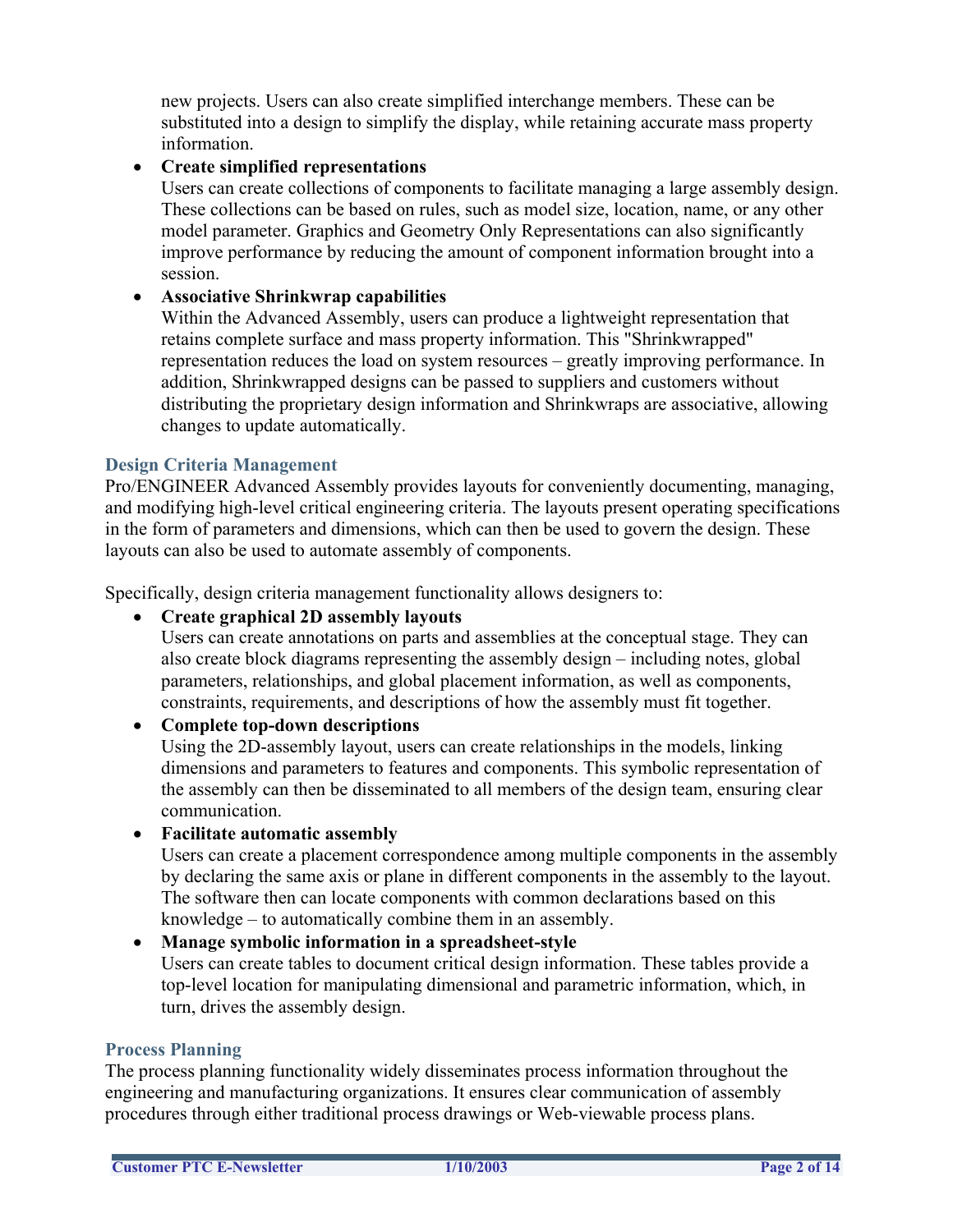Specifically, process-planning functionality allows designers to:

• **Easily create assembly process sequences** Working with intuitive tools, users readily define assembly process steps. Drag-and-drop techniques, exploded views, and jogged explode-offset lines provide a clear, complete and accurate representation of each process step.

## • **Create alternate bills of material (BOM)** Users can create BOM's to reflect only those components assembled up to a particular process step (manufacturing BOM's) or to regroup design components based on how they are assembled during the assembly process (fabrication BOM's).

## **More Information**

**Follow these links for more information on Pro/ENGINEER's Advanced Assembly Extension**  [Advanced Assembly Page on ptc.com](http://www.ptc.com/appserver/it/icm/cda/icm01_list.jsp?group=201&num=1&show=y&keyword=324) [Webcast Demo Replay](http://www.ptc.com/events/aax_demo/aax_replay.ram) [Top-Down Design Task Guide](http://www.ptc.com/cs/doc/reference/ENG-201-EN-TDD.PDF) & [Top-Down Design Task Data Files](http://www.ptc.com/cs/doc/reference/ENG-0FILE-EN-TDD.HTML)

## [Back To Top](#page-0-0)

| <b>PTC Product Focus</b> |  |  |  |  |  |                                                       |  |
|--------------------------|--|--|--|--|--|-------------------------------------------------------|--|
| PDMLink?                 |  |  |  |  |  | Working with Product Structure Views & Annotations in |  |

[Click Here To View](http://www.ptc-mss.com/Tutorial/Tip_Tech/Customer PTC E-Newsletter 1-10-2003_B.pdf)

## [Back To Top](#page-0-0)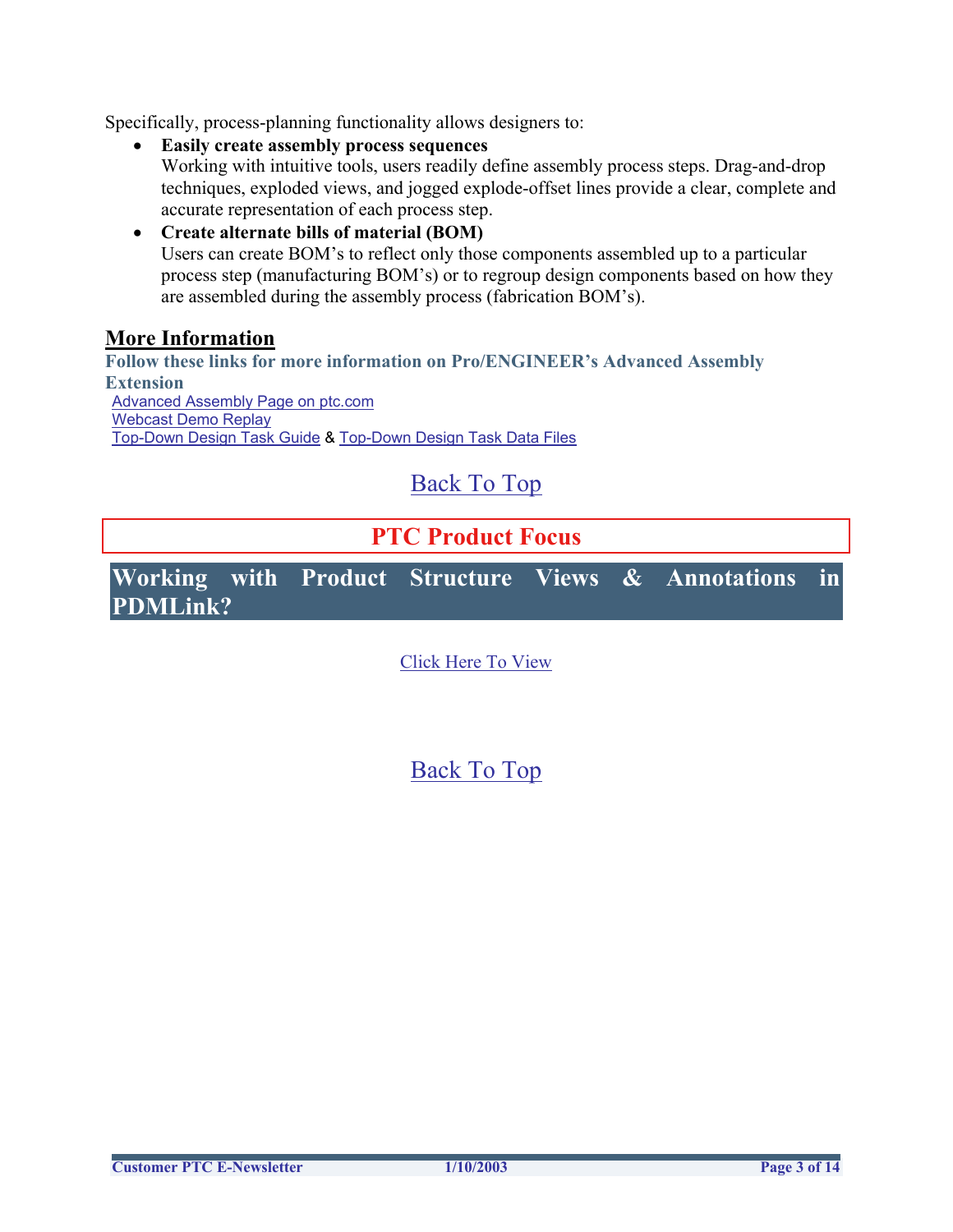# **Tips of the Week**

## **Flatten Quilt Features & Bend Solid Features**

#### **Introduction**

There are many situations where one would like to flatten a generalized surface. Pro/Engineer provides this capability in a feature called "Flatten Quilt". The feature can be accessed from the drop-down INSERT menu in version 2001: INSERT / ADVANCED / FLATTEN QUILT. As a compliment to the Flatten Quilt feature, the Bend Solid feature takes the transformation that flattened the surface quilt and applies its reverse to solid geometry – effectively bending the solid back into shape. It can be accessed from INSERT / ADVANCED / BEND SOLID.

Despite their "advanced" labels, the Flatten Quilt and Bend Solid features are part of the basic Pro/Engineer feature set and come with the Foundation package as well as older, basic module packages.

#### **Capabilities and limitations**

The Flatten Quilt feature is capable of flattening many, but not all, surfaces and tangent quilts including those with un-developable (compound) curvature. Be aware that this flattening does not produce darts (triangular relief cuts often used for fabric construction) in the geometry but rather it deforms the surface and the surface boundary attempting to maintain the same area and perimeter. Certain geometries provide no room for deformation at the boundaries and therefore cannot be flattened. For example, a circular patch cut out of a sphere cannot be flattened but a rectangular patch cut out of the same sphere can be flattened (because the boundaries of the rectangular patch can be curved to maintain the same perimeter but the circular patch would require an increase in the perimeter).

The Bend Solid feature bends the entire solid part geometry by reversing the process that flattened the quilt. The solid must lie in the vicinity of the flattened quilt and cannot cross its boundary. Despite these limitations, it's still quite useful.

Additionally, though slightly misnamed, Bend Solid can also flatten datum curves using the same transform that flattened the quilt. To do this, the curve must be related to the quilt (projected, formed, etc.).

## **Flatten Quilt Feature**

For this example, a rectangular cutout of a spherical surface will be used. *[Figure 1](#page-4-0)* shows the base surface that will be used for this example. Besides the surface patch, a datum point on the surface is also required. The datum point determines where the flattening iteration will begin and therefore where there will be no deformation.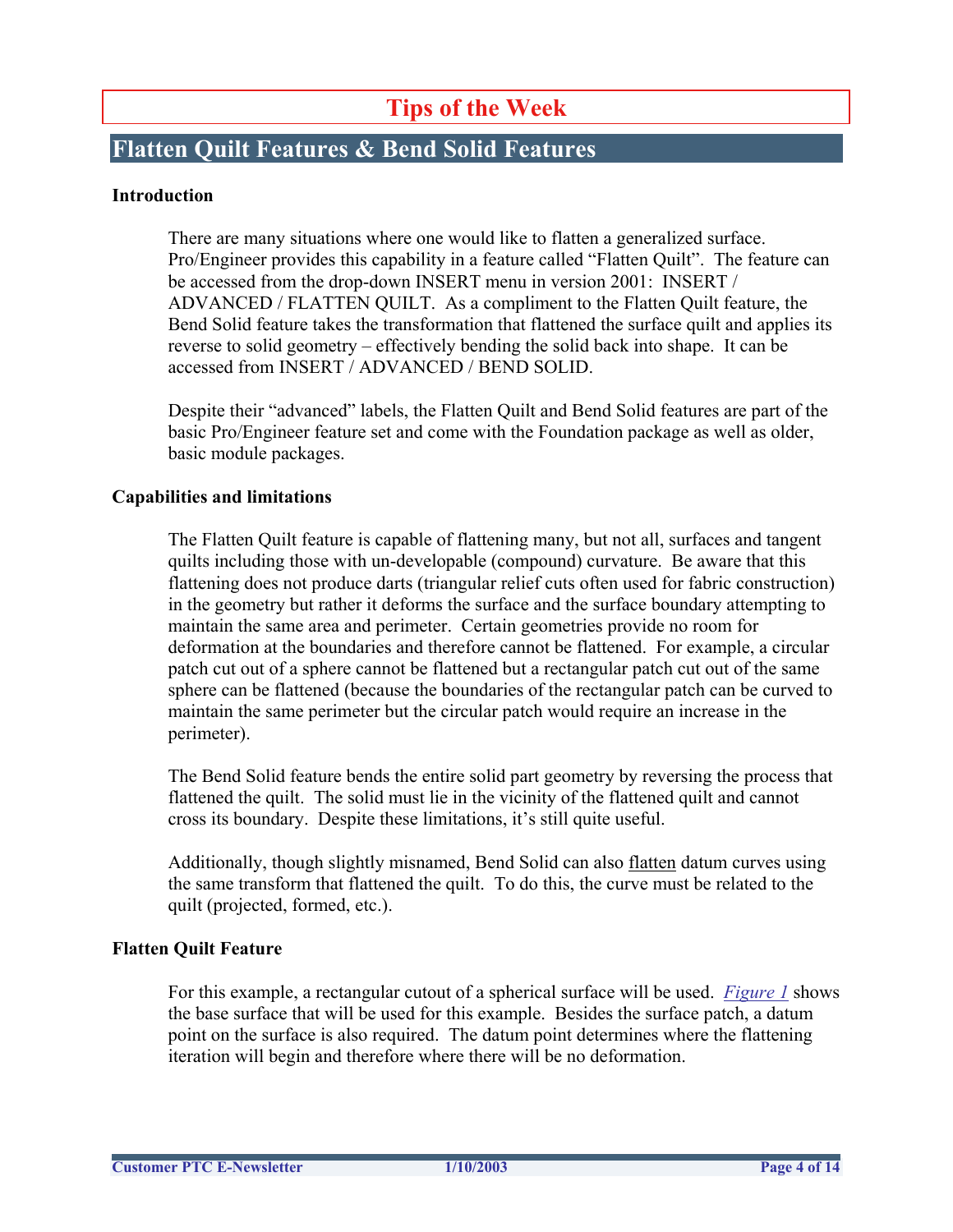<span id="page-4-0"></span>

Figure 1 – Original Quilt

INSERT / ADVANCED / FLATTEN QUILT brings up the dialog box for the feature (see *[Figure 2](#page-5-0)*). After selecting the Source Quilt and the reference Origin Point, arrows are shown which indicate the u and v directions for the surface "parameterization". This parameterization breaks the quilt into smaller pieces that are then, iteratively, pieced back together in a flat pattern. A higher number will provide a much closer approximation of the original quilt's surface area and perimeter length but may fail on some geometry. A lower number will be less accurate but may not fail. The range is 10-100 and the default 30 is a good place to start.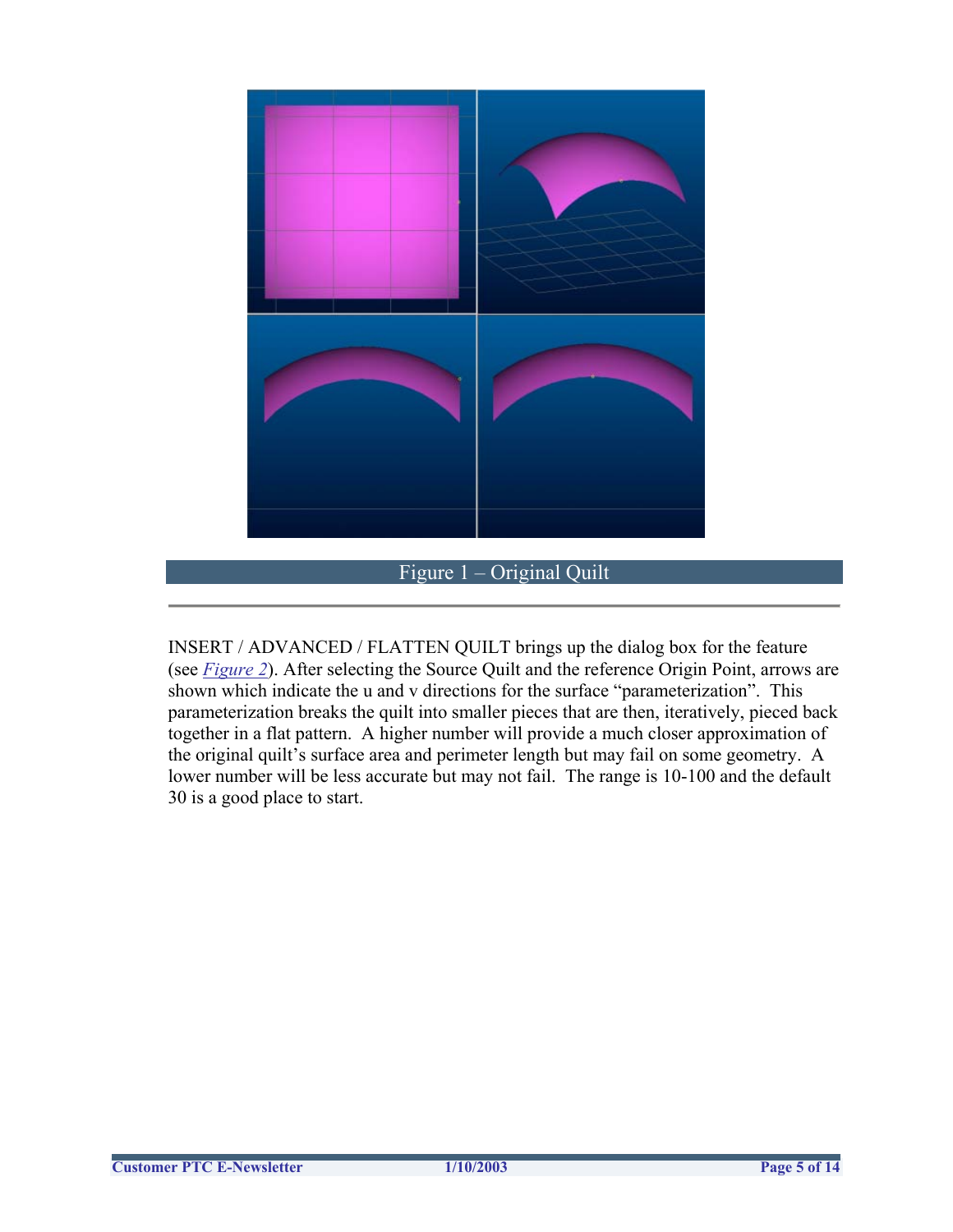<span id="page-5-0"></span>

Figure 2 – Flatten Quilt Dialog

The Parameterization Method section of the dialog box is only useful for quilts (not single surfaces). "Automatic" will suffice for most geometries, however, for certain quilts, it might be necessary to approximate the quilt with a single surface. There are two methods to accomplish this: First, the "Aided" parameterization method allows for choosing 4 vertices of the quilt through which Pro/E will place a single surface that approximates the quilt geometry. Second, the "Manual" parameterization method requires a pre-built, approximate, single surface -- it still flattens the quilt, but does so using this approximate surface as a template.

Once the dialog box is completed, the flattened geometry is created. *[Figure 3](#page-6-0)* shows the flattened example. Note that the flat surface is created tangent to the original surface at the chosen Origin Point. By changing the Origin Point's location, a different flattened geometry will be achieved. *[Figure 4](#page-6-0)* shows the result of the Origin Point being placed at a corner and *[Figure 5](#page-7-0)* shows the result of the Origin Point being placed at the very center.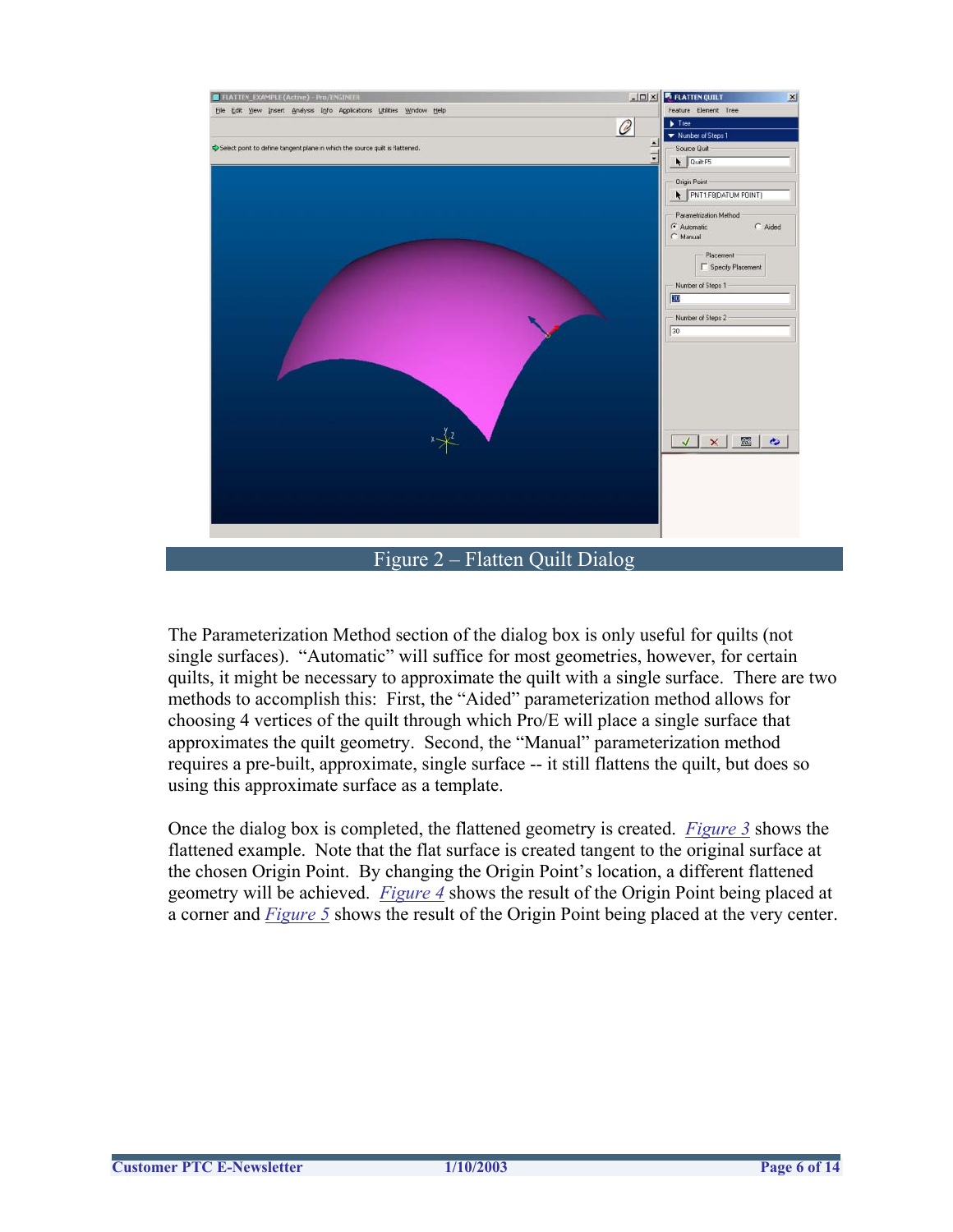<span id="page-6-0"></span>

Figure 3 – Flatten Example 1

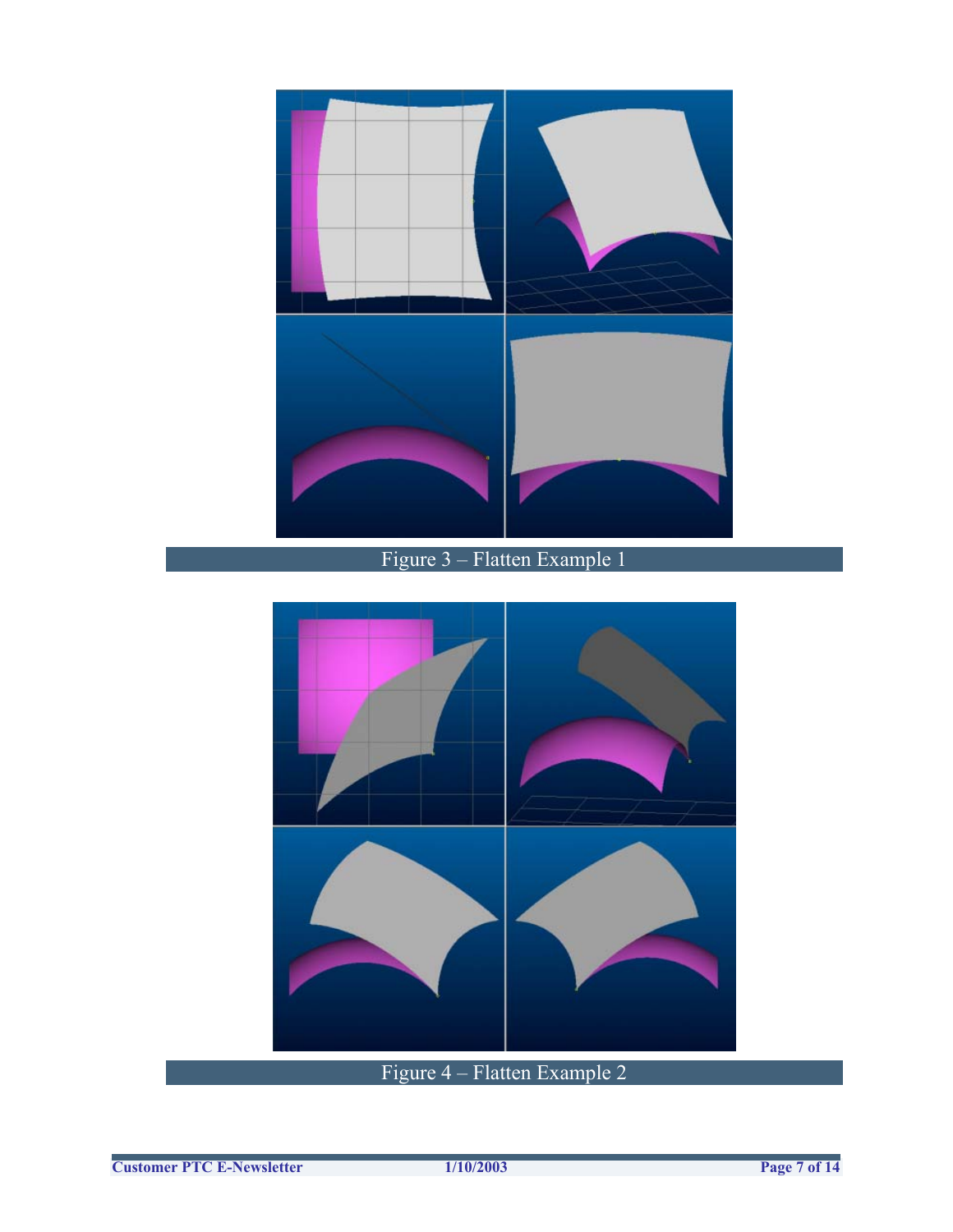<span id="page-7-0"></span>

Figure 5 – Flatten Example 3

If it is desired that the flattened geometry be placed elsewhere than at the Origin Point, the "Specify Placement" box can be checked and a coordinate system chosen (See *[Figure](#page-7-0)  [6](#page-7-0)*). The flattened quilt will be placed in the X-Y plane with its Origin Point centered on the coordinate system chosen. An additional point, the X Direction Point, on the quilt is also needed to define the rotation of the surface about the Origin Point. A surface vector drawn from the Origin Point to this X Direction Point will be aligned with the coordinate system's X-axis. *[Figure 7](#page-8-0)* shows an example of this. Notice how the X-axis of the coordinate system passes through both the Origin Point and X Direction Point of the flattened quilt.

| Placement<br><b>▽</b> Specify Placement |
|-----------------------------------------|
| Coordinate System<br><b>UNDEFINED</b>   |
| X Direction point<br><b>UNDEFINED</b>   |
| Figure 6 – Placement Dialog             |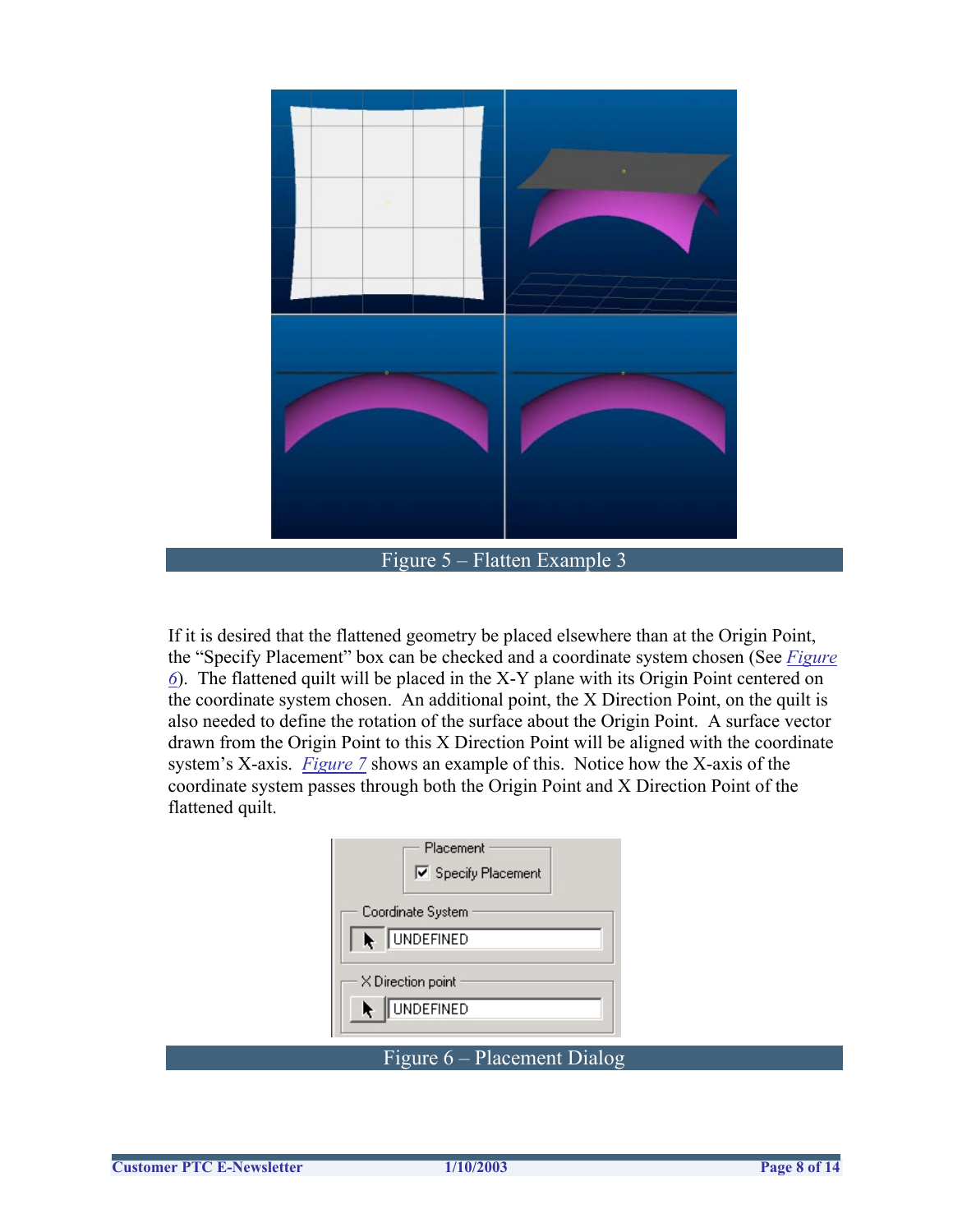<span id="page-8-0"></span>

## **Bend Solid Feature**

The Bend Solid feature provides two options, Flatten Curves or Bend Solid. For either option, first select an existing flattened quilt. This provides the feature with the necessary transformation information. See *[Figure 8](#page-8-0)*

| SOLID BEND                                    |  |  |
|-----------------------------------------------|--|--|
| Feature Element Tree                          |  |  |
| Tree                                          |  |  |
| Flatten Quilt Feature                         |  |  |
| Flatten Quilt Feature<br><b>IN</b> UNDEFINED  |  |  |
| Bend Options<br>C Flatten Curves C Bend Solid |  |  |
| Source Curves                                 |  |  |
|                                               |  |  |

## Figure 8 – Bend Solid Dialog Box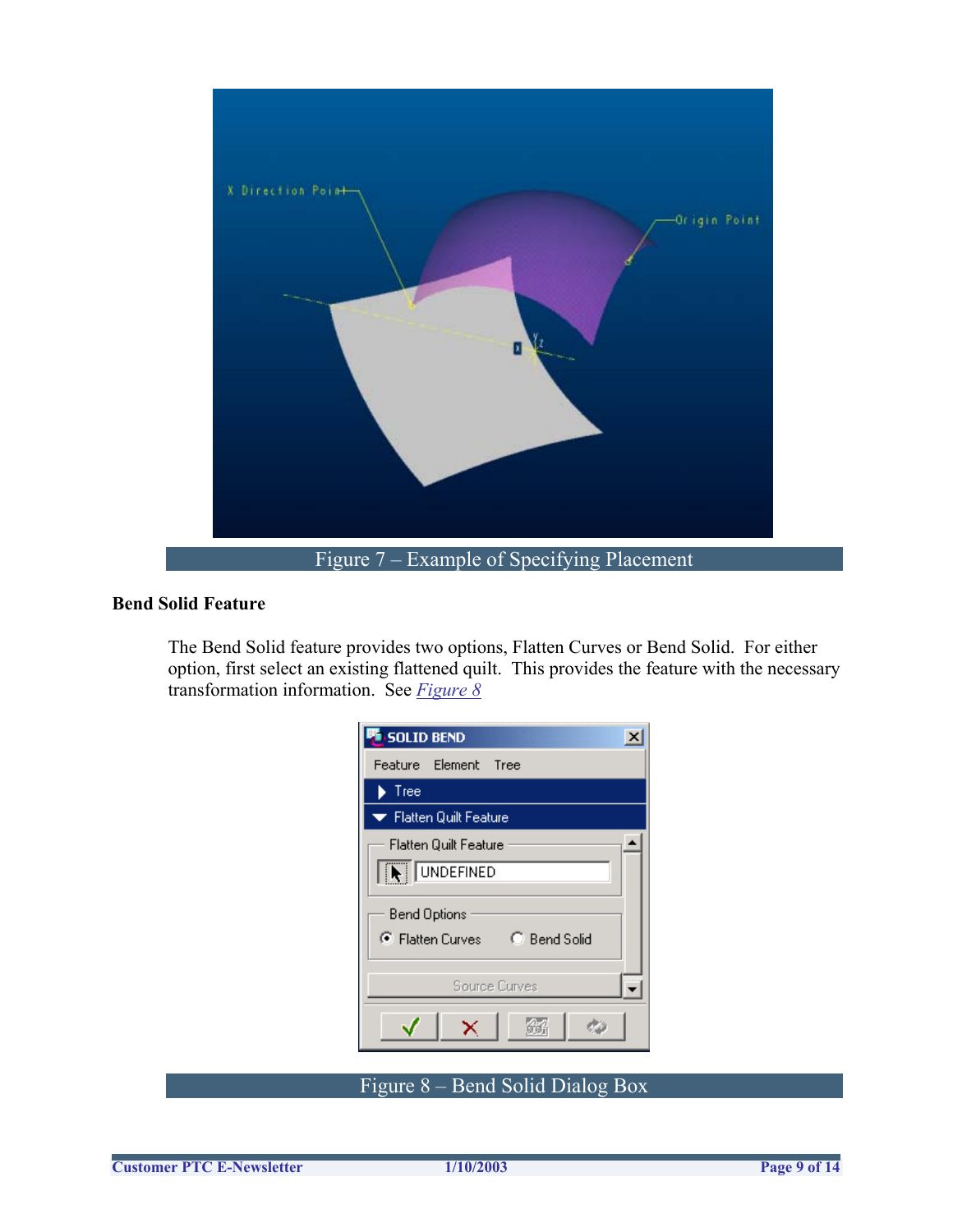<span id="page-9-0"></span>For the Flatten Curves case, select curves associated with the bent quilt. *[Figure 9](#page-9-0)* shows the result of this feature when applied to a curve formed from the intersection of the Sshaped surface and a plane at a 12-degree angle.



Figure 9 – Bend Solid - Flatten Curves Option

For the Bend Solid case, no additional selections are required. All solid geometry is bent back to match the original quilt. *[Figure 10](#page-10-0)* shows a before and after shot of the feature's effects. Notice how only the solid geometry was affected.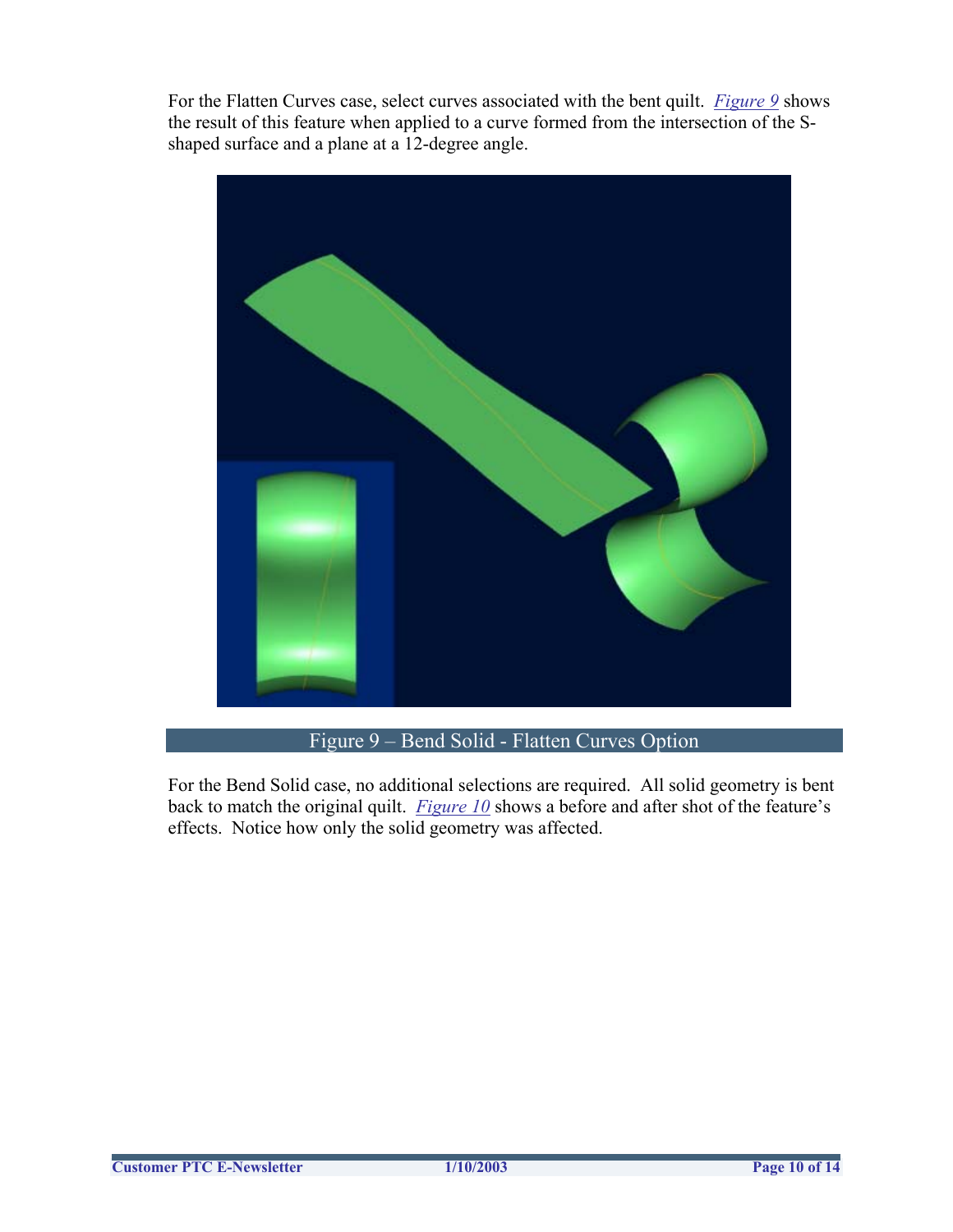<span id="page-10-0"></span>

## **Helpful Hints**

Be aware that these features do not provide a tremendous amount of error diagnostics, usually just a "failed regeneration" message. Here are a few helpful hints for using these features:

1) Practice with simple quilts before tackling more complex ones.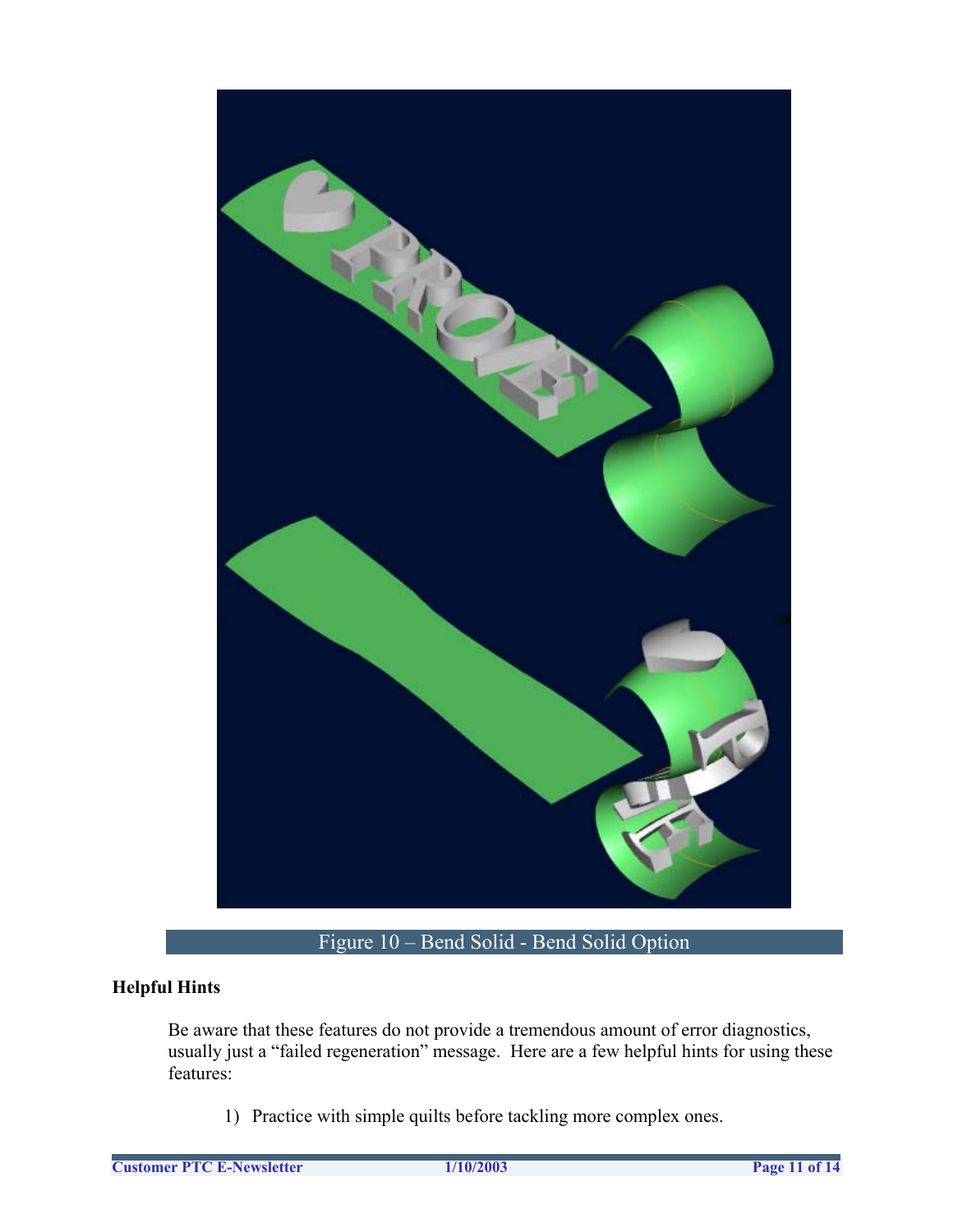- 2) Try to place the Origin Point as close to the center of area as possible. This limits the amount of deformation required at the extremities. If the feature fails, try moving the Origin Point around.
- 3) Avoid small details in your surface. These tend to be stretched out-of-whack during the flattening process, often just failing.
- 4) Unlike Pro/Sheetmetal, Flatten Quilt does not account for material deformation.
- 5) Quilts made without compound curvature flatten very easily.

## **Summary**

Although they probably won't be used on a daily basis, Flatten Quilt and Bend Solid features can be a nice addition to your feature toolbox. They can assist in creating geometry that might be very difficult, if not impossible, otherwise.

## [Back To Top](#page-0-0)

# **Tips of the Week Part Definitions** [Click Here To View](http://www.ptc-mss.com/Tutorial/Tip_Tech/Customer PTC E-Newsletter 1-10-2003_B.pdf) [Back To Top](#page-0-0) **Announcements**

## Customer PTC E-Newsletter Survey

For the past 2 years I've been sending you our Customer PTC E-Newsletter such as this one.

In an attempt to deliver the highest quality and create the most value we would like to use this survey to further our "Learning" Relationship with you, our Customers. Even if you are a first time recipient of the newsletter, please feel free to share your comments on this one you're reading.

It will not take longer than a few minutes to fill out this quick survey as your input is invaluable and we greatly appreciate your input. Please click on the following link to begin:

[To Enter Survey, Please Click](http://www.zoomerang.com/survey.zgi?54VBJVHDAQYET9LJJT1DWKC4)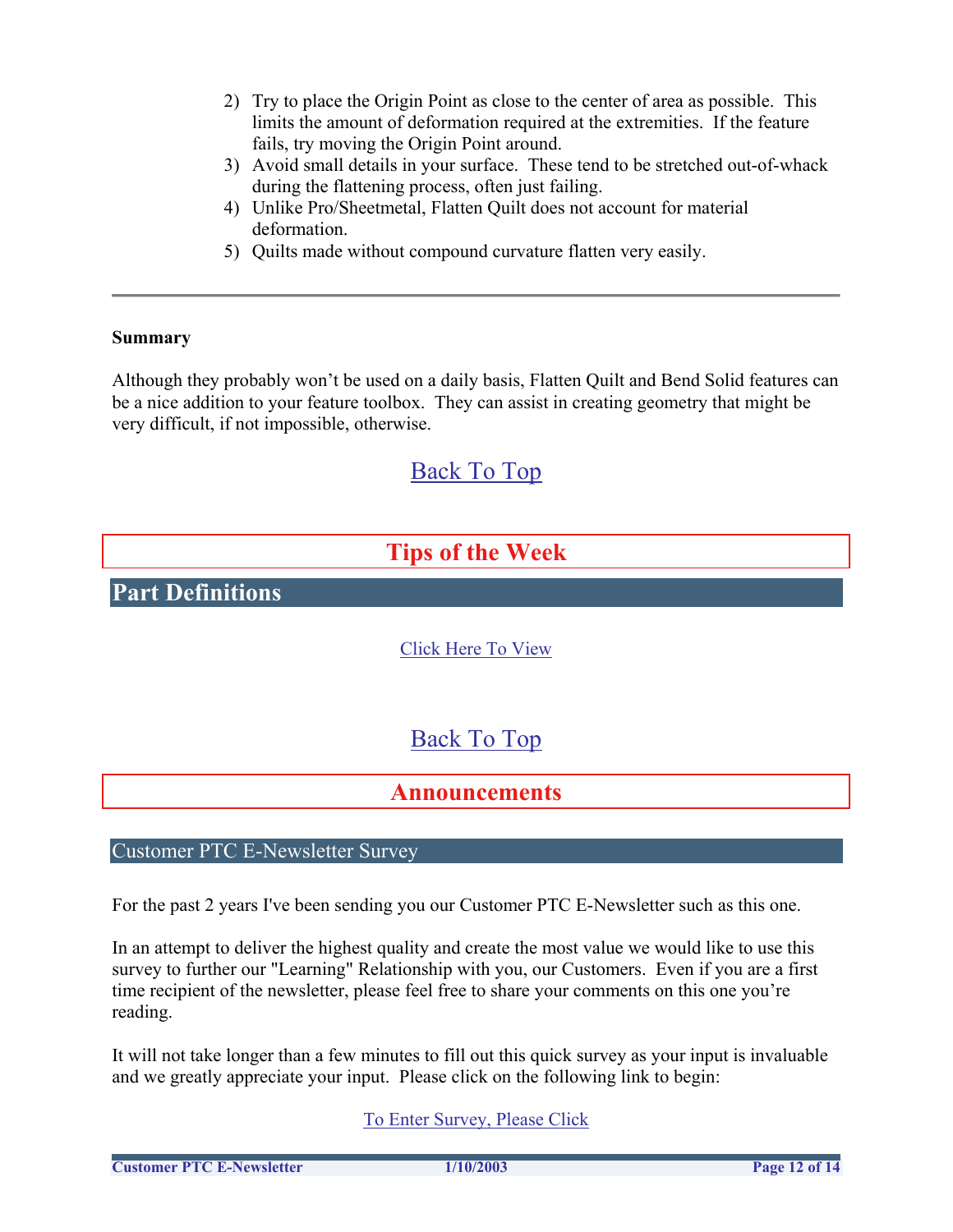Please note it may be impossible to "Customize" the newsletter to meet every individual request however we will attempt to integrate as many ideas as possible.

Thank-you very much for your time and feedback as we try to improve this value-added service.

## PTC Sponsored Events

Click below to see PTC sponsored events:

<http://www.ptc.com/company/news/events/index.htm>

Click on the poster to gain access to the Product First Virtual Event resource center!! See the software and pick up a screen-saver or two.



## **E-PROFILES IS HERE!!**

We have been eagerly anticipating the debut of the new electronic version of Profiles Magazine and now it is here! This new web site will supplement the print edition of the magazine and will provide new useful features not feasible with paper media. e-Profiles will provide you with 24x7, worldwide access to key information previously available exclusively in the print version. "Tips & Tricks," a popular feature pioneered by Pro/USER, has also moved to the web and will be expanded as the site matures. Future plans include several foreign-language editions of Profiles for our many international readers. Currently, Profiles is printed in English and Japanese.

Please take a few minutes to check out this new web site. We don't think you will be disappointed.

<http://profilesmagazine.com/>

[Back To Top](#page-0-0)